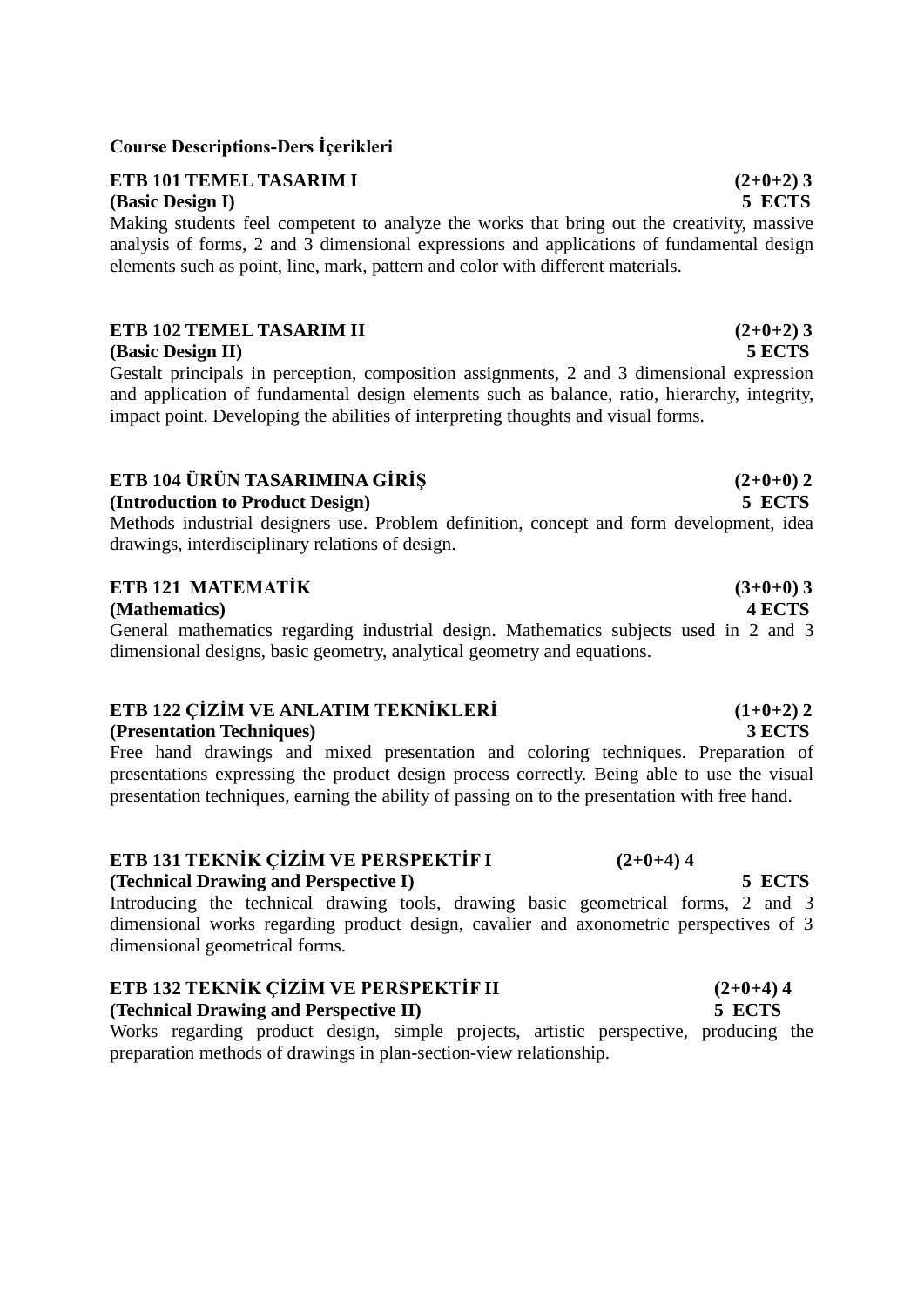# **ETB 142 ÜRÜN TASARIMI İÇİN FİZİK**  $(2+1+0)$  **2**

# **(Physics for Industrial Designers) 4 ECTS**

General physics theories and rules regarding product design and their influence on object, structure and production and explanation of applications. Introduction to general subjects; static, dynamic, endurance.

### **ETB 162 BİLGİSAYARA GİRİŞ (2+0+0)2 (Introduction to Computer Aided Design) 3 ECTS**

General knowledge about computers, their developments, programming and internet, basic programs and applications. Adobe Illustrator program and hands-on example exercises. Adobe Photoshop program that is counted as the base of all graphic processing and design programs

# **ETB 201 PROJE I** (2+0+4) 4

**(Project I) 9 ECTS**

Introduction to industrial design. Analytical approach and design solution suggestions to simple objects, their applications and introduction to project preparation techniques. Design and development of one single product with simple program.

# **ETB 202 PROJE II** (2+0+4) 4

**(Project II) 10 ECTS**

Relations among mass production methods and style, material and functional properties in industrial design. Project preparation and definitions of industrial design elements. Judgement value and criteria needed for design. Designs with simple elements and development of use and perception dimensions of these designs. Bonification and perfection exercises.

# **ETB 211 BİLGİSAYAR DESTEKLİ TASARIM I (1+0+2) 2**

### **(Computer Aided Design I) 3 ECTS**

Meaning and scope of computer-aided design. Evolution of computers, its components and the way they work. Programming languages and other communication subjects. Applications done through AutoCad, RhinoCeros and other CAD programs for 2 and 3 dimensional designs and drawings. 3D drawings and passing it onto production. CAM Essentials and examples.

## **ETB 212 BİLGİSAYAR DESTEKLİ TASARIM II (1+0+2) 2 (Computer Aided Design II) 3ECTS**

Meaning and scope of computer-aided design. Evolution of computers, components and the way they work. Programming languages and other communication subjects. Applications done with AutoCad, RhinoCeros and other CAD programs for 2 and 3 dimensional designs and drawings. 3D drawing and transforming them into production. CAM Essentials and examples.

# **ETB 223 MALZEME ÜRETİM YÖNTEMLERİ I (1+0+2) 2**

**(Materials and Production Techniques I) 3 ECTS**

Physical and chemical properties of material types used in industrial products. Manufacturing tools, production methods and comparisons.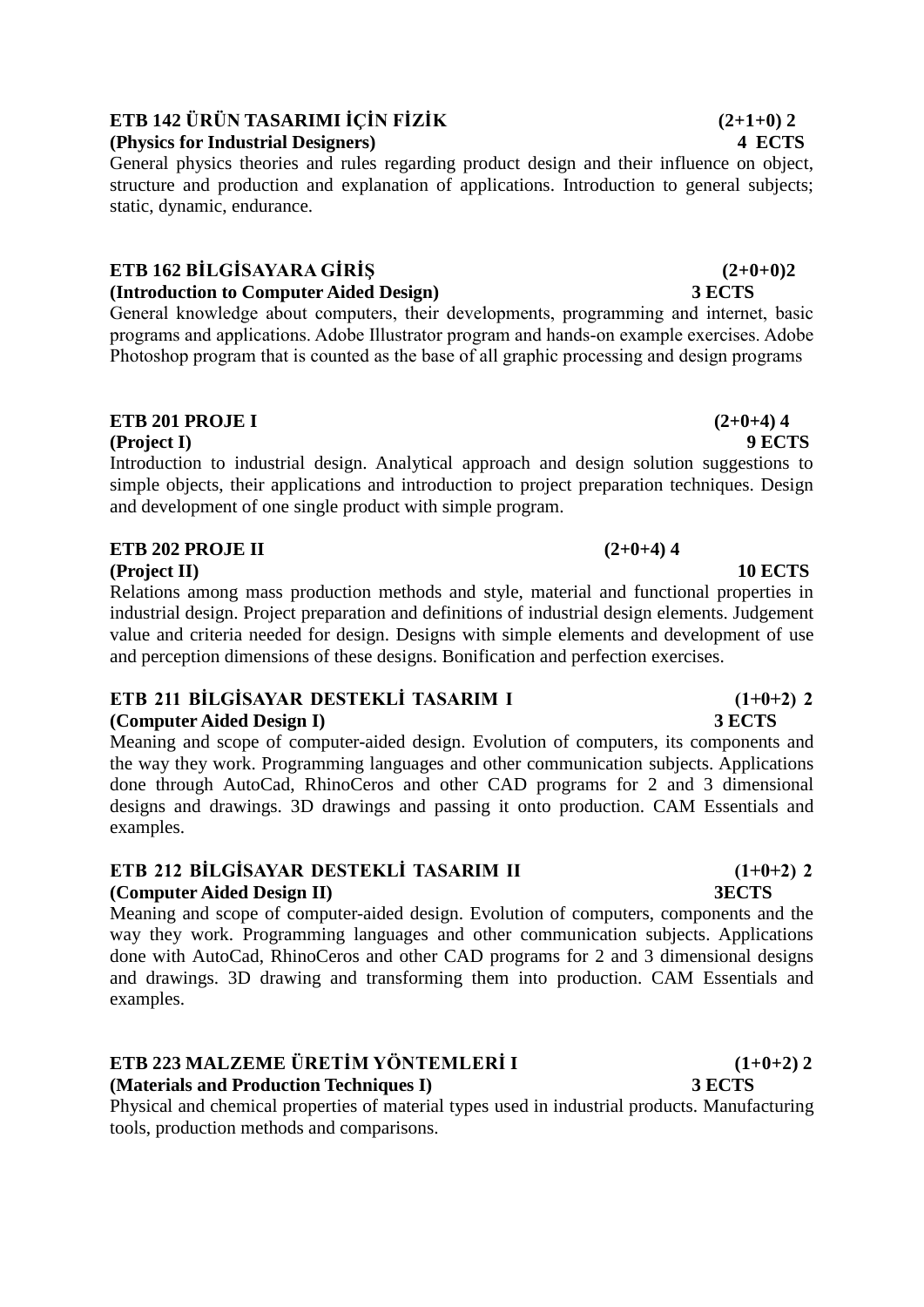# **ETB 224 MALZEME ÜRETİM YÖNTEMLERİ II (1+0+2) 2**

## **(Materials and Production Techniques II) 3 ECTS**

Physical and chemical properties of material types used in industrial products, material problems in product design, production, material selection and using properties, manufacturer request and process, manufacturer's competence, cost and economy.

# **ETB 232 ERGONOMİ (2+0+0)2**

# **(Ergonomics) 3 ECTS**

Definition of ergonomy. Relations with other sciences, methods and application areas. Man power, mechanic, automatic systems, human-environment-hardware factors, comparison of human abilities to machines in various projects, standards about human-machine systems.

### **ETB 241 MODELLEME I**  $(0+0+4)$  2 **(Modeling I) 3 ECTS**

Method used in 3D works which will be done in experiment or explanation scale, introduction of technical material tools and machines. Models for design, test and production stages. Simulation works, cyber and real modeling techniques.

# **ETB 242 MODELLEME II** (0+0+4) 2

### **(Modeling II) 3 ECTS**

Model types, principal moelsi kinematic models, volume models, ergonomic models, view and presentation models, prototypes. Selection of model type according to the purpose, model making techniques. Tools and machines processing the model materials. Model-human and model-function relations.

### **ETB 301 PROJE III** (2+0+4) 4

**(Project III) 10 ECTS**

Environmental problems in industrial design and evaluation of resources. Different production methods, design with function and material. Experimental works. Designing of developed systems and complex programmed mechanisms.

# **ETB 302 PROJE IV** (2+0+4) 4

**(Project IV) 10 ECTS**

Creative and new suggestions and new production methods in industrial design. Evaluation of resources and sustainability.

# **ETB 291 SEKTÖREL ETKİNLİKLER I (2+2+0) 2**

**(Sectoral Events I) 2 ECTS**

Occupational and technical trips. Attending seminars, conferences and panels.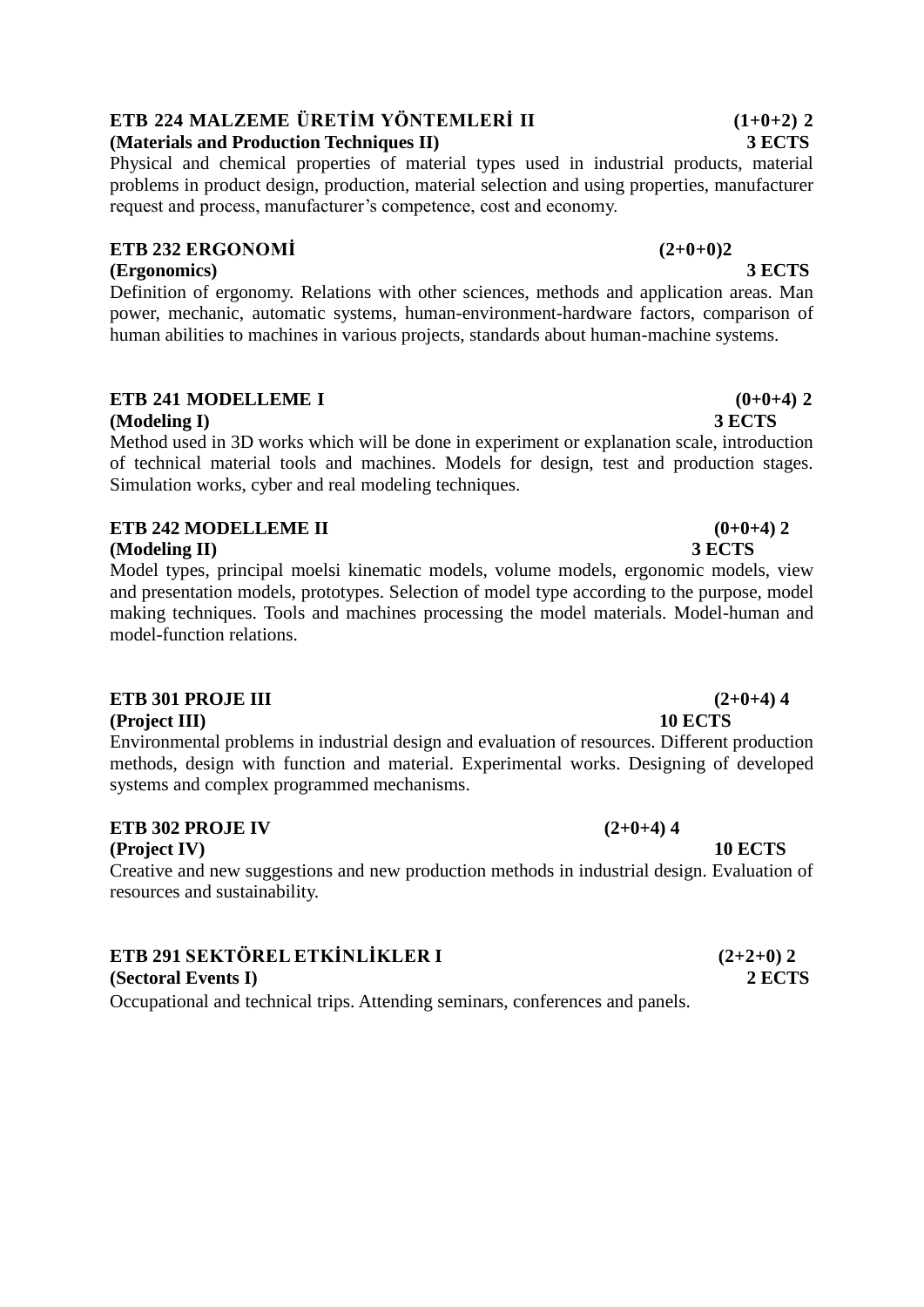# **ETB 392 SEKTÖREL ETKİNLİKLER II (2+2+0) 2**

### **(Sectoral Events II) 2 ECTS**

Occupational and technical trips forming direct relationship with the industry and attending seminars, conferences, panels, exhibitions and interdisciplinary team work and workshops which will provide field experience.

# **ETB 333 MODELLEME III** (0+0+2) **1**

### **(Modeling III) 2 ECTS**

Working on ETB 301 project. Presentation models, simple molding applications and prototype production. Pilot production techniques and analysis on the model.

# **ETB 334 MODELLEME IV**  $(0+0+2)$  **1**

### **(Modeling IV) 2 ECTS**

Working on ETB 302 project. Presentation models, simple molding applications and prototype production. Pilot production techniques and analysis on the model.

## **ETB 401 PROJE V** (2+0+4) 4

**(Project V) 10 ECTS**

Designing with developed systems and methods. Designs of automotive and transportation systems. Experimental approaches. Designs and Project of wide and complex products or systems that will answer to all dimensions of the problem.

# **ETB** 433 MODELLEME **V**  $(0+0+2)$  **1**

**(Modeling V) 2 ECTS** Work on ETB 401. Presentation models and prototype production.

# **ETB 442 TASARIM HAKLARININ KORUNMASI (2+0+0) 2**

### **(Protection of Design Rights) 3 ECTS**

Protection of artwork, design, invention, brand and other rights within the scope of intellectual property. Concept of intellectual property, protectable rights concept. Thought and artworks, artwork, artwork owners' rights and duration of the rights.

# **ETB 490 BİTİRME PROJESİ (2+0+4) 4**

### **(Graduation Project) 12 ECTS**

Application of knowledge and abilities acquired during the education with the supervision of a lecturer in transportation, shipping, vehicles and one of the other related fields of industrial products on a previously specified subject.

### **Prerequisite:**

The Prerequisite of ETB 490 Graduation Project is all courses of previous 3 years. ETB 490 is not offered in Summer School. It is only offered in both Fall and Spring semesters of the following year.

# **Departmental Elective Courses –Bölüm Seçmeli Dersleri**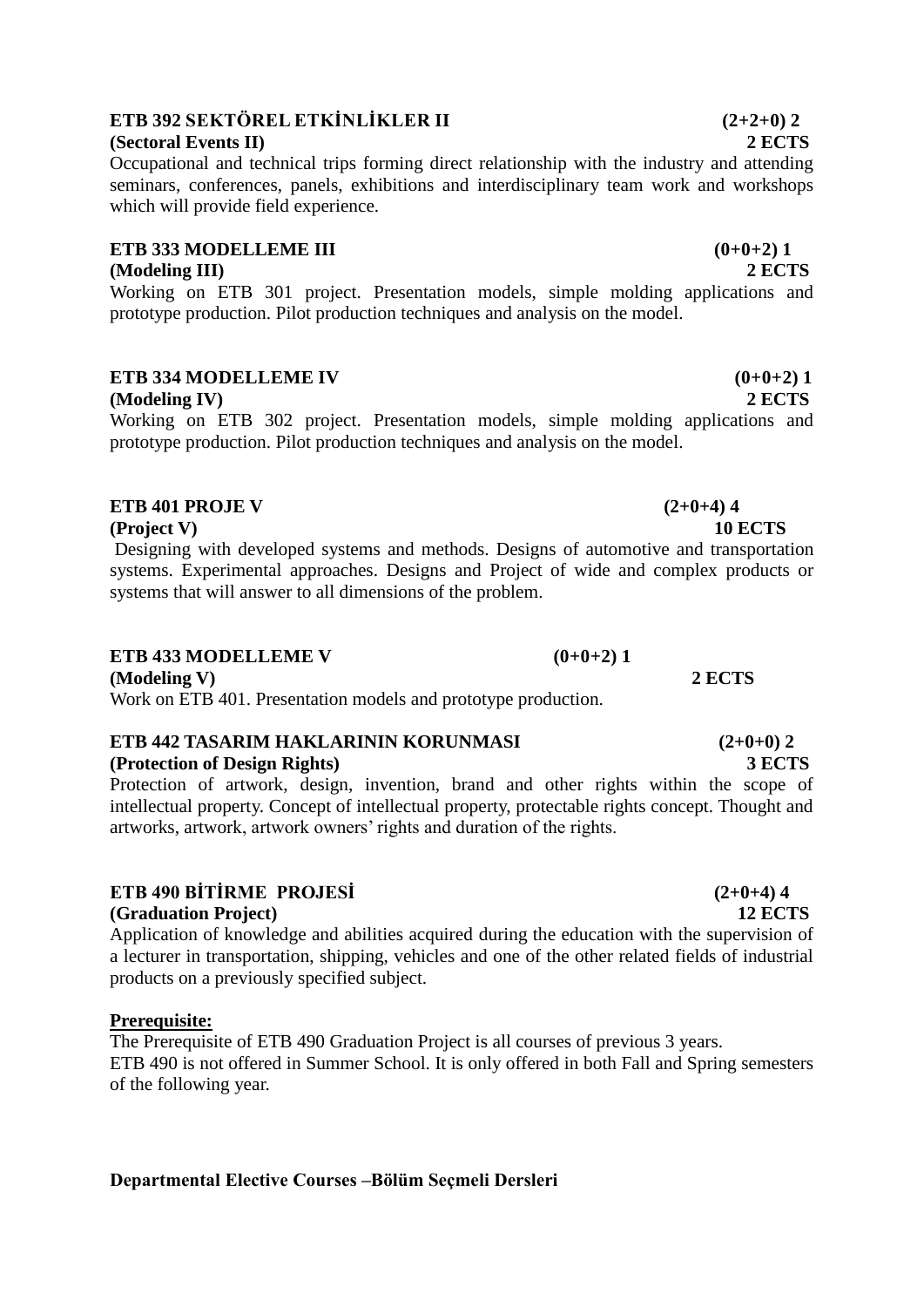# **ETB 371 YAT TASARIMI I** (2+1+0) 2

**(Yacht Design I) 5 ECTS**

Theoretical information on yacht design, definitions of karina, post and profile concepts with examples. Development of the yacht industry.

# **ETB 376 YAT TASARIMI II** (2+1+0) 2

# **(Yacht Design II) 5ECTS**

Practical applications about yacht design; designing upper structure on a previously specified karina, selection of material and production method, designs of yacht tools.

# **ETB 473 OTOMOTİV TASARIMI I (2+1+0) 2**

### **(Automotive Design I) 5ECTS**

Fundamental knowledge about designs of automotive tools and devices; vehicle terminology, vehicle technology, vehicle architecture, vehicle design methodology, vehicle body design, measurement and proportion, human-vehicle relationship

# **ETB 475 OTOMOTİV TASARIMI II (2+1+0) 2**

### **(Automotive Design II) 5ECTS**

Vehicle design concept development, vehicle drawing techniques "sketching & keyline drawing", "clay modeling" (peculiar to the industry)

# **ETB 341 TASARIM YÖNETİMİ (3+0+0) 3**

### **(Design Management) 5 ECTS**

Contribution to products, brands and other design factors for the planning of the product and management of the design process. Fundamentals of the design management concept, procedure of using design as a strategic and competitive factor within the scope of the firm and observation methods, innovation, R&D concepts and its relationship with the design, process of the product design and new product development process.

### **ETB 351 MOBİLYA TASARIMI (2+1+0) 2 AKTS 5 (Furniture Design)**

General approaches in furniture design. Interior and exterior furniture concept. Furniture and user relationship. Trends defining furniture design and its reflection on design technology.

### **ETB 353 AMBALAJ TASARIMI (2+1+0) 2 AKTS 5 (Packaging Design)**

Methods of product packaging, packaging material and production techniques, selection of packaging and design, warehouse keeping conditions, recycling methods and appropriate material selections.

### **ETB 354 KENT MOBİLYALARI TASARIMI (2+1+0) 2 (Street Furniture Design) 5 ECTS**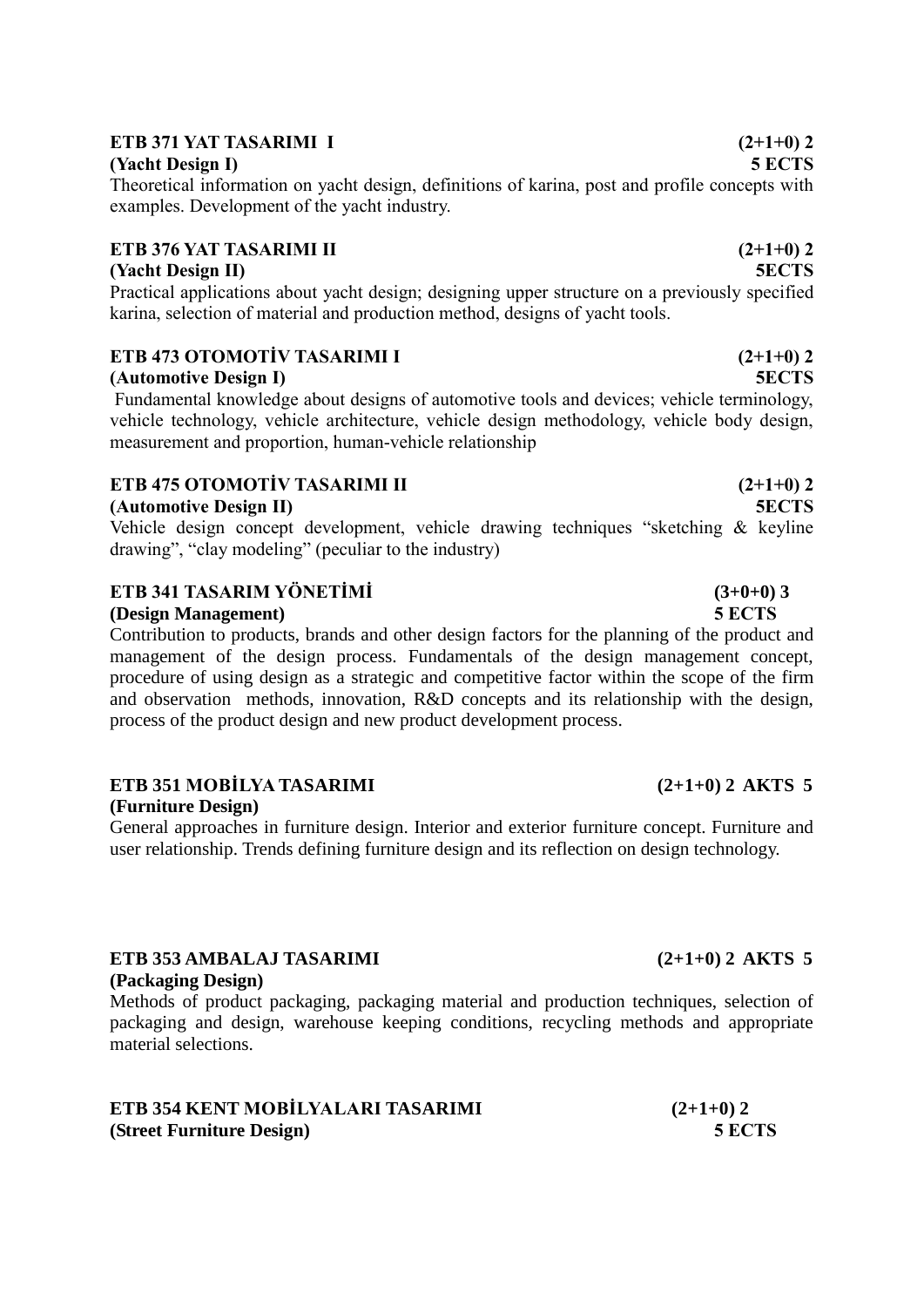General approaches on city furniture design. Location-oriented furniture concepts, user relationship, urban approach and solutions. Relationship of city furniture with Socio-cultural differences, observation of material and production techniques solutions.

## **ETB 356 SERAMİK/KALIP TEKNOLOJİLERİ (1+0+2) 2 (Ceramics/Molding Techniques ) 5 ECTS**

Various materials used in industrial ceramics and molding forms which are used in the latest production technology, hands-on applications

### **ETB 361 ÜRETİM İÇİN BİLGİSAYAR DESTEKLİ MODELLEME (2+2+0) 2 (CAD Modeling for Production) 5 ECTS**

Applications made with parametric CAD programs for preparing 3 dimensional products for manufacturing – Creating solid, surface and metal sheet pieces in product development, designing and managing complex installations, developing 2 dimensional drawings automatically, part relationship, installation, simple analyses – solid modeling, detailed 2D and 3D technical drawings, surface modeling, installation design, analysis properties, error control, mechanism design.

# **ETB 362 PROJE YÖNETİMİ (2+1+0) 2 (Project Management) 5 ECTS**

Fundamentals preparing a project. Project organization, planning, feasibility works, time and resource management

| ETB 372 ARAÇ İÇ MEKAN TASARIMI               | $(2+1+0)$ 2 |
|----------------------------------------------|-------------|
| (Interior Design of Transportation Vehicles) | 5 ECTS      |

Designs about vehicle interior space, relationship of interior and exterior space in air, sea and land vehicles, design of vehicle interior geometry, international standards, antropometric approaches, interface designs

| ETB 374 ULASTIRMA SISTEMLERI MODEL YAPIMI | $(1+0+2)$ 2 |
|-------------------------------------------|-------------|
| (Modeling for Transportation Systems)     | 5 ECTS      |

Modeling techniques and applications about transportation and shipping vehicles and tools. Preparation of application projects of products with a completed design, scaling, modeling of the part or the whole piece with appropriate materials.

| ETB 451 AYDINLATMA TASARIMI | $(2+1+0)$ 2 |
|-----------------------------|-------------|
| (Lighting Design)           | 5 ECTS      |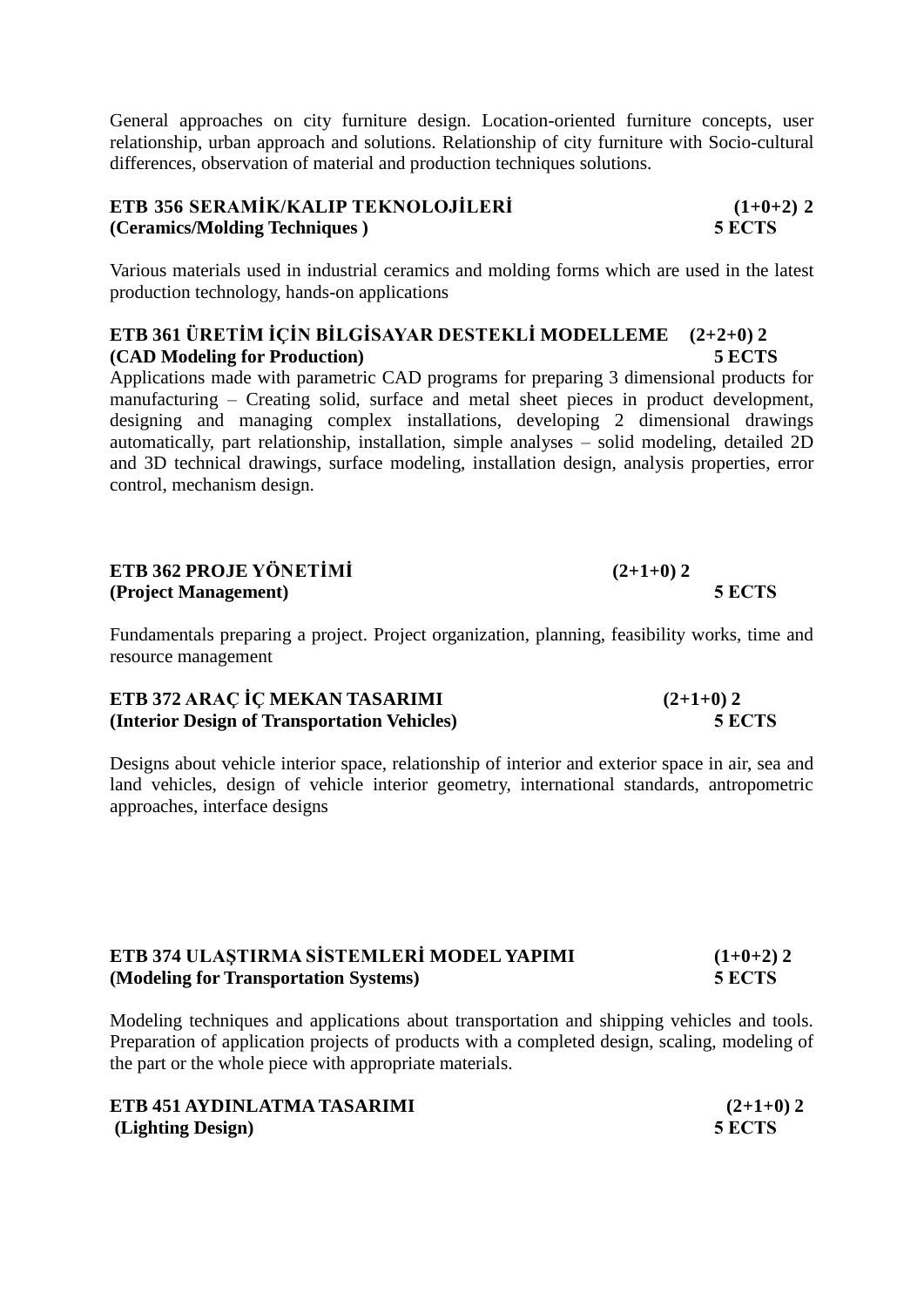General lighting subjects. Definition of the light and photometric magnitudes, visual comfort. Definition of lighting systems design, majority of lighting, color of lighting, basic terms and concepts.

### **Complementary Elective Courses –Tamamlayıcı Seçmeli Dersler**

### **BİLİM KURGUDAN GERÇEKLİĞE ÜRÜN TASARIMI (2+1+0) 2 (Product Design From Sci-Fi To Future Reality) 5ECTS**

Scope and meaning of Film Production Design in Science fiction films. Conceptual Products that are designed for films and technological, social, cultural and practical dimensions of the concept of Future fictionalized over these designs. Introduction to Futurizm and Future Reality; science fiction over comparison of product analyses – observation of contemporary product design relationships.

### **ETB 225 İLERİ ÇİZİM VE ANLATIM TEKNİKLERİ (1+0+2) 2 (Advanced Presentation Techniques) 5ECTS**

Advanced Free hand drawings and mixed presentation and coloring techniques that express the design process accurately; marker, powder pastel, masking and techniques for creating a background.

## **ETB 377 TASARIMDA YARATICILIĞI GELİŞTİRME YÖNTEMLERİ (1+0+2) 2 (Methods of Developing Creativity in Design) 5ECTS**

Effects and development of creativity in product design process. Structure of creativity, its principals, creative behavior strategies, forms of thinking that block and ease the creativity, methods for efficient using of mind and body, searching new and original forms for creativity and innovation, seeking alternatives, creating a concept and production with concepts.

| ETB 462 ETKİLEŞİM TASARIMI | $(2+1+0)$ 2 |
|----------------------------|-------------|
| (Interaction Design)       | 5ECTS       |

Interactional problems and the relationships with design, media and interactive media, conceptual design, corporate identity, interaction in text, vision, audio, physical objects and location.

| ETB 275 ÇOKLU ORTAMDA TASARIM | $(3+0+0)$ 3 |
|-------------------------------|-------------|
| (Multimedia Design)           | 5 ECTS      |

Introducing of numerical media in design. Meaning of programs used in application from the designer's point of view. Hand drawing and application of scaled drawings. Lightwave 3D program for modeling, animation, editing and presentation crossing with the design education of Multimedia, web, photography and cinema language.

**ETB 277 TASARI GEOMETRİ (3+0+0) 3 (Descriptive Geometry) 5 ECTS**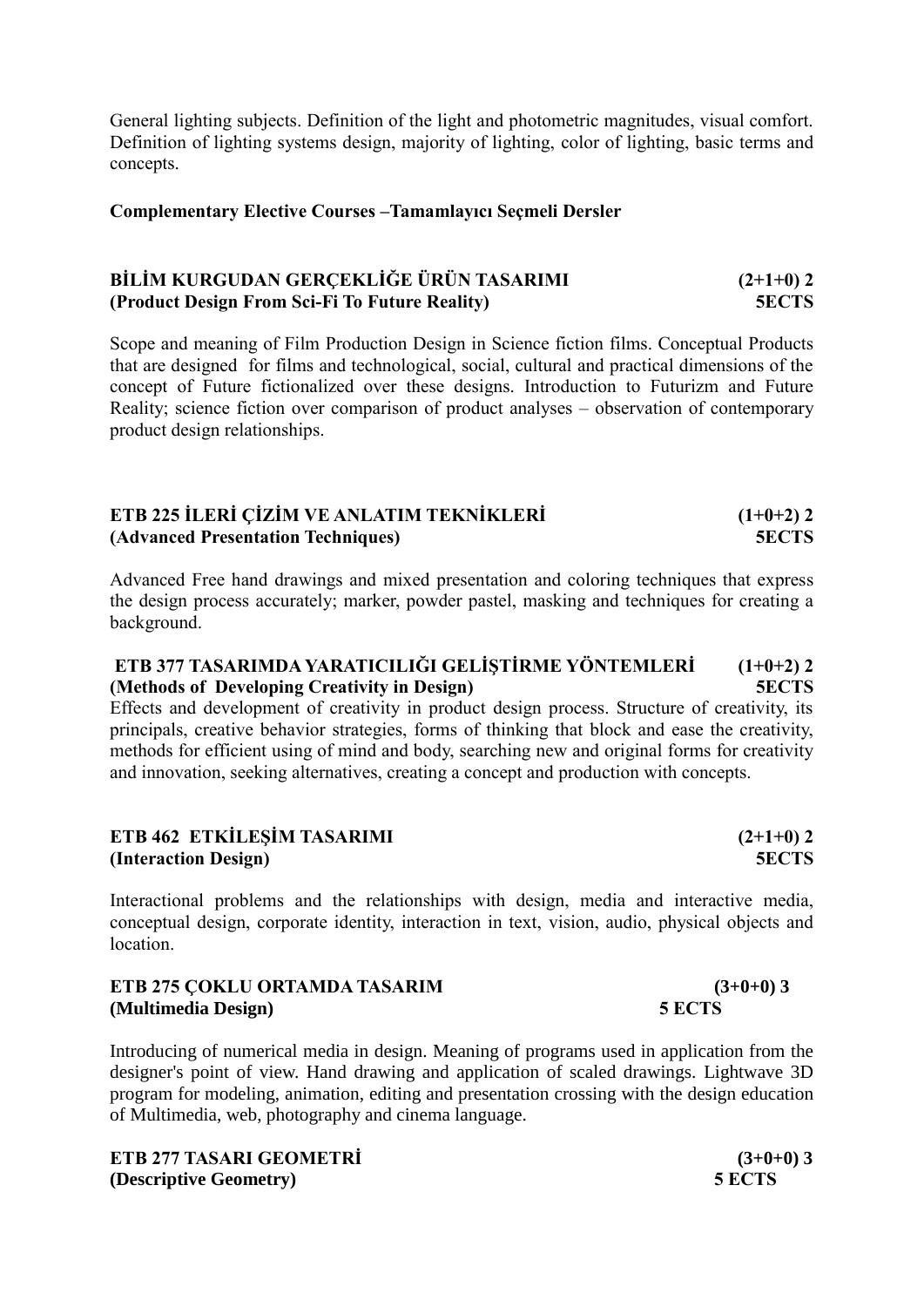Geometrical theorems and applications regarding 2 and 3 dimensional drawing techniques. Abstract thinking in spatial arrangements, use of geometrical theory and techniques in 2 and 3 dimensional product design. Perspectives and applications of objects' views and development. Projection concept and its types.

| <b>GSE 296 SERGİLEME TASARIMI</b> | $(3+0+0)3$ |
|-----------------------------------|------------|
| (Display Design)                  | 5 ECTS     |
| Display systems and designs       |            |

**GSE 297 EKOLOJİK TASARIM (3+0+0) 3 (Ecological Design) 5 ECTS**

*Ecological products, definitions of environment and energy, green design.*

### **GSE 298 EKONOMİ (3+0+0) 3**

**(Economics) 5 ECTS**

Definition and fundamental principles of micro economy and macro economy. Operations of markets and its relationship with industrial products.

### **ETB 311 BİLGİSAYAR DESTEKLİ TASARIM III (3+0+0) 3 (Computer Aided Design III) 5 ECTS**İki

Arrangements of 2 dimensional objects: Modify menu. Layer developing, passing through layers and changing object properties. Defining the areas of hatching. Creating library making use of block command, calling block objects into the drawing and arranging. Adding text to drawing, creating text style. Making scaling, developing a scaling template. Developing a sheet in AutoCAD. Printer and plotter setup, taking print-outs.

### **ETB 312 BİLGİSAYAR DESTEKLİ TASARIM IV (3+0+0) 3 (Computer Aided Design IV) 5 ECTS**

Combining, subtracting, cross sectioning and arranging tasks on 3 dimensional solid objects. Developing moving surfaces. Defining the point of view angle of the drawing. Creating isometric, artistic perspectives. Developing 3 dimensional finished products. Appointing material on 3 dimensional objects, creating light and camera. Developing photo-real visuals with hiding and shading assignments.

### **ETB 331 TASARIM KURAMLARI** (3+0+0) 3 **(Design Theories) 5 ECTS**

Creativity and planning criteria in design and production. Theory, regulations and knowledge in this field. Reasons that prepare passing to the concept of industrial design. Design problems, general design concepts, design-production-consumption relations, factors that form the industrial design, mass production, standardization, factory production, usingbecoming impractical-redesigning, product critiques. General and special criterias in industrial design.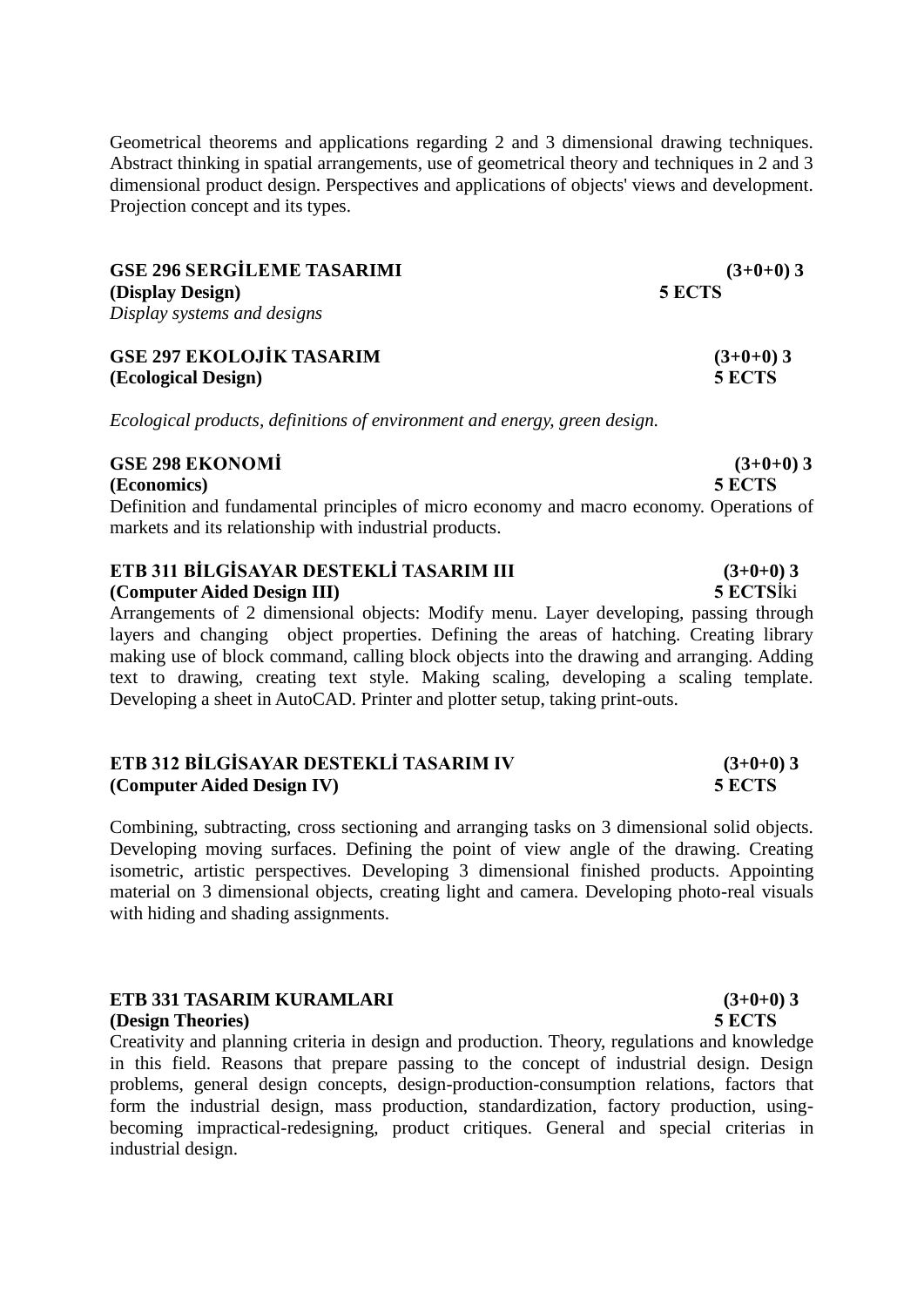## **ETB 379 YÖNTEMBİLİM**  $(3+0+0)$ **3**

### **(Methodology) 5 ECTS**

Research and development methods, resource and information searches, procedures and ways, data collecting and undertaking analysis techniques, perceiving and interpreting of product information accurately and diagnosis by the designer and the user.

## **ETB 373 TASARIMDA ÜRÜN ANLAM BİLİM (3+0+0) 3**

**(Product Semantics in Design) 5 ECTS**

Giving meaning to products, defining the indicators. Using these in design, other semiotics and semantics methods of definition and their places in design process. Linguistic, semiotic and semantic approaches. Design style language and new approaches and explanations that it brings to the concept of design. Indicator concept and types of indicators. Semiotic characteristics of products and semantic functions. Definition of product semantics, its scope, goals and aims, fundamental theories and fundamental approaches that it brings to the field of design. Selection of product semantic profile and developing the product program.

# **GSE 395 AYAKKABI VE AKSESUAR TASARIMI (3+0+0)3**

**(Footwear and Accessories Design) 5 ECTS**

Footwear and accessories design, production techniques.

### **GSE 396 ENGELLİLER İÇİN TASARIM (3+0+0) 3 (Design for the Disabled) 5 ECTS** Definition of the disabled, their needs, standards and design solutions

**GSE 399 PORTFOLYO TASARIMI (3+0+0) 3 (Portfolio Design) 5 ECTS** In order to be ready for Professional life, preparing a portfolio in digital and print media.

### **ETB 421 TÜKETİCİ İLİŞKİLERİ (3+0+0) 3**

### **(Consumer Relations) 5 ECTS**

Corporation and product relations of occupational applications with the consumer; evaluations about consumers' comments and feedback. Theories, analysis and examples, explanations of consumer behavior, creating a brand for the consumer, forming and developing a value and marketing relationship.

### **ETB 431 PAZARLAMA (3+0+0) 3**

### **(Marketing) 5 ECTS**

Market criteria in product establishment and development. Variables in product marketing with market properties and marketing methods. Introduction to marketing, subject, purpose, economical status, importance, theoretical fundamentals, revolution, and centers of development of marketing. Theory of distribution. Importance of distribution for production management. Consumer behavior, consumer psycho-sociology; product, brand, innovation, fashion. Types of behavior. Urbanization and consumption. Geography of marketing, supervision of manufacturer, distributor and systems of distribution. Government and marketing relationship. Policy and strategy of sales and production. Advertising. Organization problems. Planning and development. Costs.